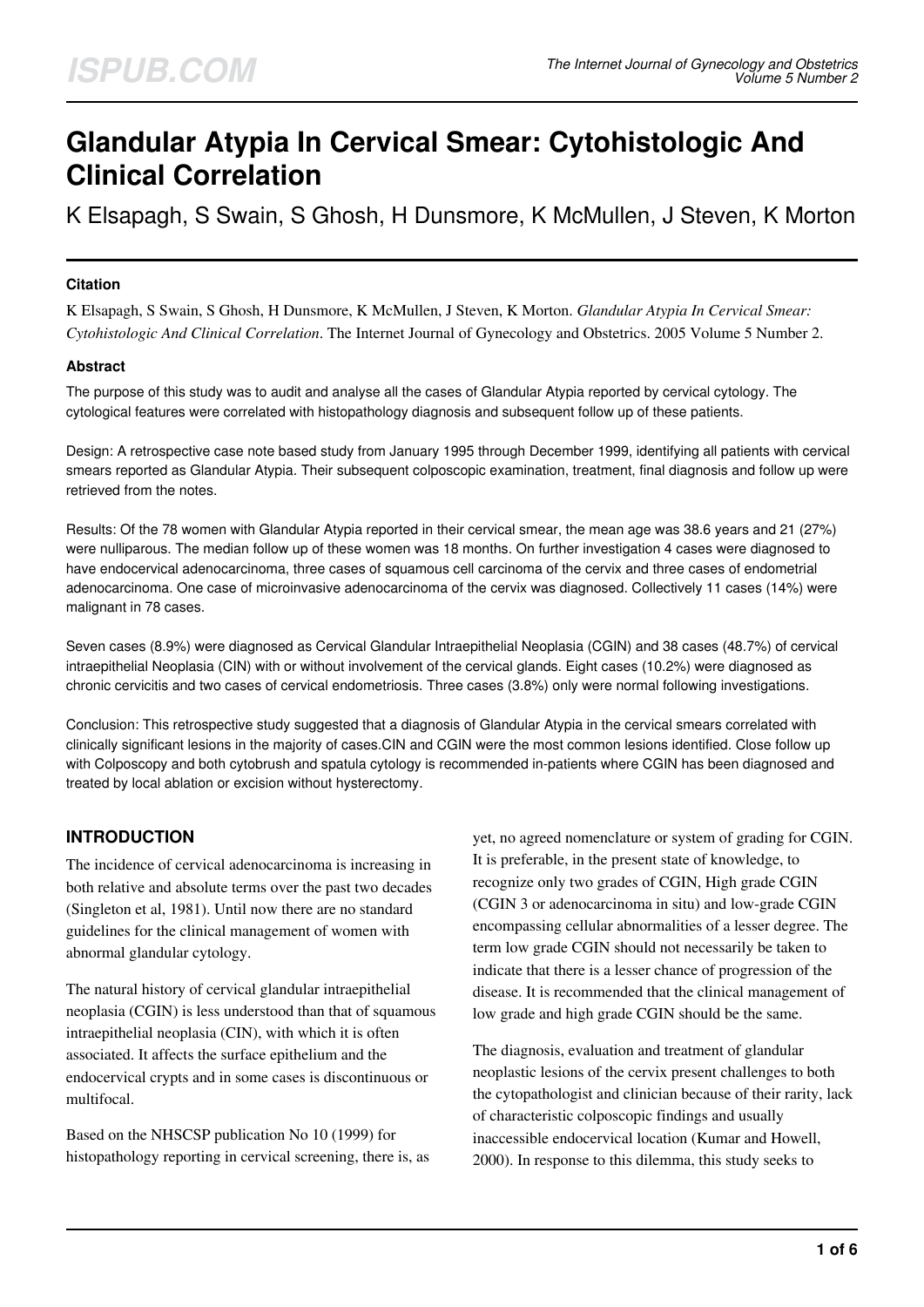investigate the type of lesion found with glandular dyskaryosis and attempts to form a management plan when a clinician is confronted with such a problem.

## **PATIENTS AND METHODS**

A retrospective review of the records of the regional cytology laboratory, Department of Pathology, Stirling Royal Infirmary identified 78 patients who had cervical glandular abnormality, detected on cytological examination of cervical smears over a period of five years from January 1995, through December 1999. Ethical assessment for this work was sought and no ethical issues were found.

All the seventy-eight patients were referred to the Colposcopy clinic at Stirling Royal Infirmary, Forth Valley Acute Hospitals Trust. The case notes of these women were reviewed to obtain the following data: age, parity, smear result at referral, symptoms (IMB, menorrhagia, discharge, PCB & PMB), medications, contraception, smoking status, previous cervical smear abnormality, previous cervical surgery or treatment, colposcopic findings, histological diagnosis and treatment as well as the duration and outcome of follow up.A chi square test is used to correlate presence of significant disease (dysplasia or worse) with age, use of exogenous hormones and colposcopic findings. P< 0.05 was taken as significant.

## **RESULTS**

The mean age of patients at cytological examination was 38.6 (range 18-69 years). Twenty-one patients (27%) were nulliparous. All patients were referred because of an abnormal smear detecting glandular atypia with or without squamous dyskariosis. All patients had colposcopic directed biopsy except for one patient who was pregnant at the time of colposcopic examination. In some cases additional histopathlogical examination was performed on the specimens obtained by LLETZ, cone biopsy, pipelle endometrial sampling or hysterectomy. The results of final histopathologic diagnosis are listed in Table1.

#### **Figure 1**

Table 1: Results Of Final Biopsy (N= 78)

| CIN1 + HPV                                       | 8  |
|--------------------------------------------------|----|
| CIN2 + HPV                                       | 8  |
| CIN3 + HPV                                       | 18 |
| CIN3 + HPV + Involvement of the glands           | 4  |
| High grade CGIN                                  | 3  |
| Low grade CGIN                                   |    |
| High grade CGIN + CIN1                           |    |
| High grade CGIN + CIN2                           |    |
| High grade CGIN + CIN3                           |    |
| cervical microinvasive adenocarcinoma            |    |
| Cervical adenocarcinoma                          | 4  |
| Cervical squamous cell carcinoma                 | 3  |
| Endometrial adenocarcinoma                       | 3  |
| Benign Cervical polyp                            | 3  |
| Endometrial glandular atypia in a cervical polyp | 1  |
| Cervical tuboendometriod metaplasia              |    |
| Cervical endometriosis                           | 2  |
| Non-specific cervical inflammation               | 8  |
| Viral Atypia only                                | 3  |
| No pathology                                     | 3  |
| Biopsy not done (patient pregnant)               | 1  |
|                                                  |    |

Regarding contraception, 15 women (19.2%) were on combined OCP. One woman was on minipills. Two were using Depo provera injections and two were on progestagen implants. Four were sterilized and two were using copper IUCD. The remaining 52 women were using either no contraception, condoms or their partners had been sterilized. There was no correlation between the type of contraception and the diagnosis of a significant disease.

Regarding symptoms, 60 women (76.9%) were asymptomatic. Two had IMB. One had menorrhagia. Five women had excessive vaginal discharge. Six women were complaining of PCB and one had PMB. The remaining three women had a combination of more than one of the above symptoms.

In total, 11 (14%) cases of cancer were diagnosed in our series. Five (6.4%) were cervical adenocarcinoma one of these was microinvasive. Three (3.8%) were cervical squamous cell carcinoma and another three were endometrial adenocarcinoma. The average age for the cancer cases was 46.5 (Range 32-69). Four cases were asymptomatic, one with PMB, five with PCB and one with PCB and menorrhagia. These four asymptomatic cases were cervical cancers (One microinvasive, two adenocarcinoma and one squamous cell carcinoma). Four of these 11 cases were postmenopausal. Two cases of the three diagnosed as endometrial adenocarcinoma were using local vaginal estrogen to treat atrophic vaginitis for an average of 10 months.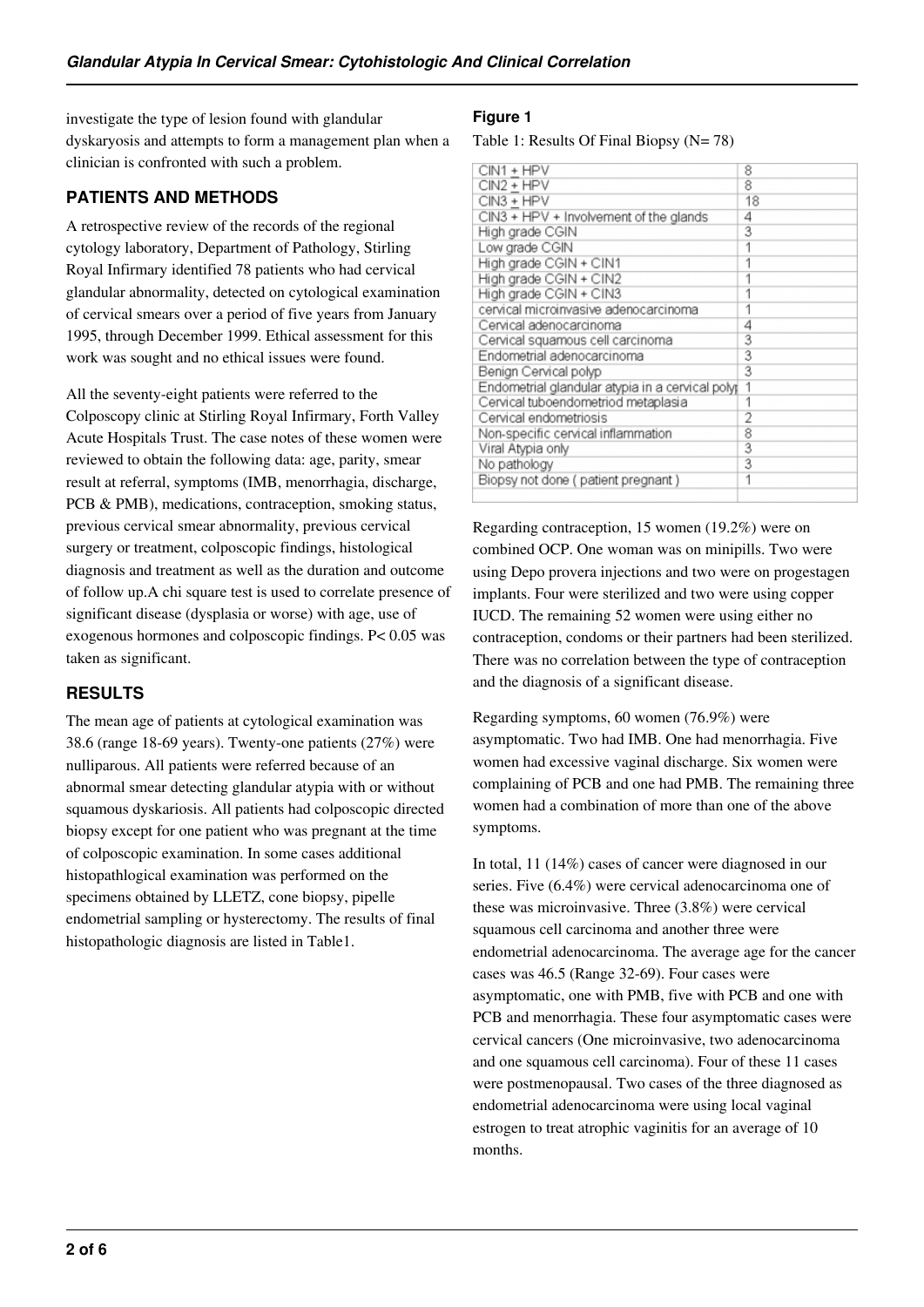Mean follow up was for 18 months (range 12- 24 months). The seven cervical cancers diagnosed in the series were treated with radical hysterectomies and pelvic lymphadenectomies (Table 2). Two of the three patients with endometrial adenocarcinoma were treated with TAH+BSO. The remaining case had in addition lymph node sampling that was positive and subsequently had external radiotherapy to the pelvis. One patient had microinvasive adenocarcinoma of the cervix discovered on loop excision. Her loop excision was shown to have completely removed the microinvasive lesion. She completed 18 month of cytologic and colposcopic follow up successfully.

## **Figure 2**

Table 2: Treatment of the patients with abnormal glandular smear  $(n = 78)$ 

| Treatment Procedure                              | Number | Percentage |
|--------------------------------------------------|--------|------------|
| LLETZ                                            | 37     | 51.4       |
| Cone Biopsy                                      | 15     | 20.9       |
| Hysterectomy                                     | 4      | 14         |
| Radical hysterectomy with pelvic lymphadenectomy |        | 9.7        |
| Radiotherapy                                     |        | 13         |
| Cold coagulation                                 | 4      | 1.4        |
| cervical polypectomy                             |        | 14         |
| No treatment                                     | 9      | 12.5       |

One of the rare findings was cervical tuboendometrioid metaplasia. This change seems to occur more likely in women who have had previous treatment to their cervix. This is characterized by replacement of the endocervical surface or crypt epithelium by cells of typical tubular or endometrioid type. In cervical smears, endometrial stromal cells may be misinterpreted as severe dyskariosis. Large endometrial cell fragments of glandular and/or stromal cells or the glandular cells of tuboendometrioid metaplasia may be misinterpreted as CGIN.

# **Figure 3**

Figure 1: Atypical glandular cells showing the typical three dimensional structure and feathered edge.



# **Figure 4**

Figure 2: Histological picture of glandular dysplasia. One gland at the middle of the slide shows both normal and dysplastic epithelium.



## **DISCUSSION**

Glandular dysplasia, although apparently less common than squamous dysplasia, is almost certainly an underdiagnosed lesion (Luesley et al, 1987). Clinically significant lesions were found in high proportion of cases, just over half of these were found to be squamous cervical lesions. Mohamed et al (2000) in their clinical review of borderline glandular cells on cervical cytology found 57% of cases had clinically significant lesions: 16% invasive disease, 33% CIN and 7% high grade CGIN. Earlier reported studies have also shown high proportion (50-83%) of significant histological lesions when glandular abnormalities have been reported in the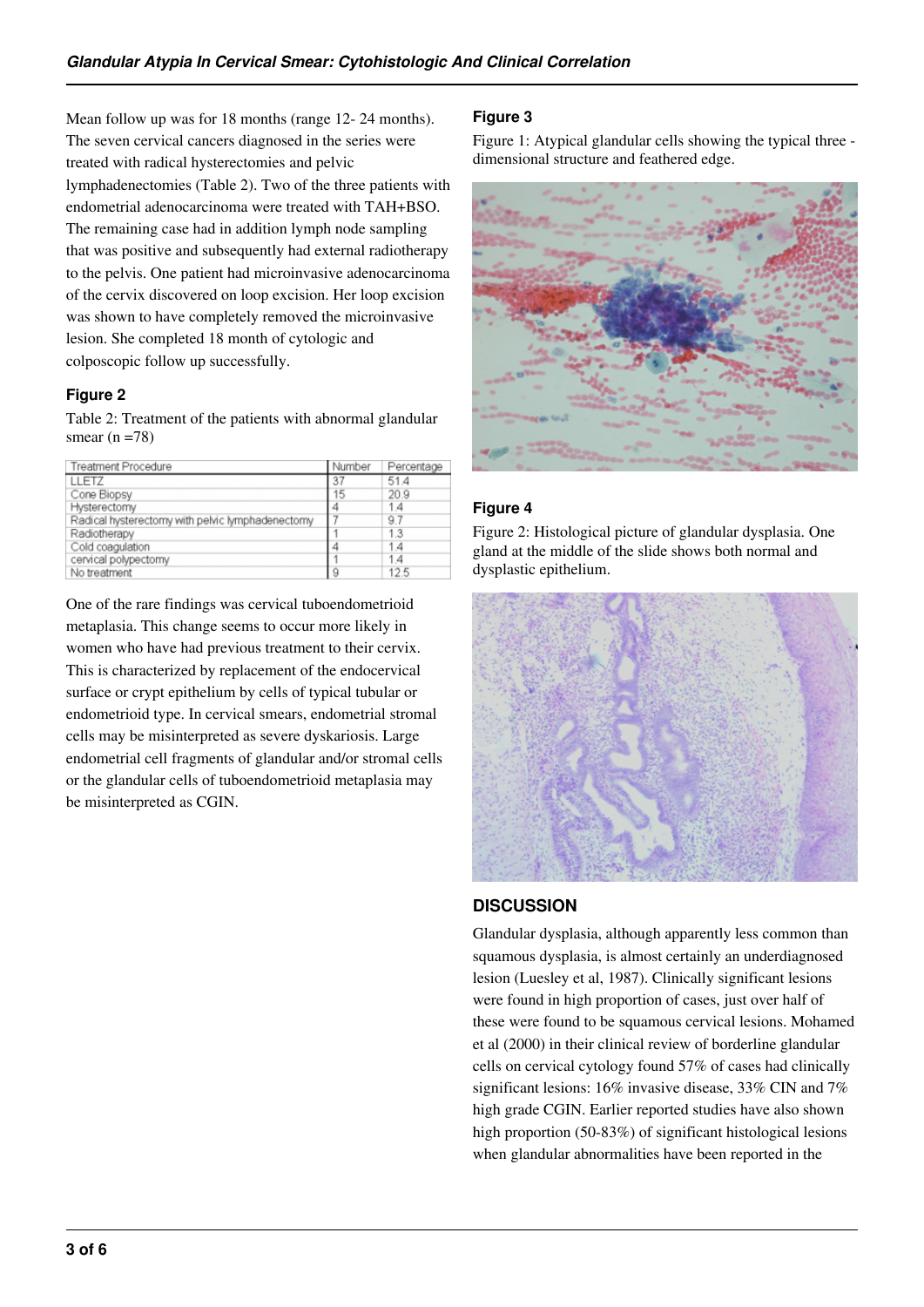cervical smears (Bose et al, 1994. Goff et al 1992).

In our review 89% of cases had clinically significant lesions. Fourteen percent (14%) invasive disease, 52% CIN and 7% CGIN. This high incidence of CIN is not surprising giving the more frequent occurrence of squamous intraepithelial neoplasia relative to cervical glandular epithelial neoplasia (Goff et al 1992. Burja et al 1999). The common occurrence of coexistent squamous neoplastic lesion with glandular neoplastic lesion of the cervix has also been reported by Jaworsky et al, 1990. This observation is most likely explained by the common aetiologic factors associated with both lesions.

A high proportion of CGIN lesions test positive for human papilloma virus (HPV). HPV DNA has been frequently detected (40-70 %) in high-grade CGIN lesions but in only a few cases of low grade CGIN (Tase et al, 1989). We found histologic features of human papilloma virus infection in isolation or in combination with other cervical neoplastic lesion in 34% cases.

Benign lesions, which can be detected in association with abnormal glandular cytology, include microglandular hyperplasia, inflammation, tuboendometrial metaplasia, cervical endometriosis, isolated HPV or endometrial hyperplasia. (Goff et al, 1992. Buckley et al 1994. Jackson et al 1996).

In our series chronic cervicities was diagnosed in 10% of cases and Isolated HPV in 4%. We found two cases of cervical endometriosis and one case of tuboendometrial metaplasia. The case of tuboendometrial metaplasia had had loop excision of the cervix for CIN 3 lesion two years prior to her glandular atypia smear. She had repeat of her loop excision that revealed complete removal of the metaplastic cells. The subsequent smears including endocervical cytobrush were negative up to completed 2 years of follow up.

One of the two cases of cervical endometriosis had had cervical cautery in 1986 for postcoital bleeding. She was complaining of recurrence of her PCB and had cervical smear showing glandular atypia. Cervical biopsy at the colposcopy clinic diagnosed cervical endometriosis. She was treated with knife cone biopsy and her PCB subsequently stopped. Her cervical smear follows up were negative up to one year following her treatment.

In pregnancy, Arias Stella changes similar to that in the endometrium may also occur in the cervical crypt

epithelium. The nuclei are large and hyperchromatic with vacuolated cytoplasm. This Arias Stella change in the cervical smear can sometimes give rise to diagnostic difficulties ( NHSCSP working party, 1999). We had one case of glandular atypia during pregnancy. She had had loop excision for CIN 2 lesion two years prior to her abnormal smear. Colposcopic examination was satisfactory and repeat of her smear together with endocervical cytobrush was negative and showing normal endocervical cells. Her postnatal smears were negative including the use of cytobrush up to one year follow up.

Overall, management of patients with cervical glandular atypia should be individualized. Colposcopy should be performed and loop excision or cone biopsy considered. Pipelle endometrial sampling or hysteroscopy D&C should be considered in symptomatic patients with IMB, menorrhagia, or PMB. The sensitivity of a punch biopsy to detect glandular intraepithelial abnormality is poor due to lack of criteria for colposcopic recognition and to the finding that lesions may be confined to small area in the endocervix (Luesley et al, 1987). Local ablation is not an ideal form of treatment.

## **CONCLUSION**

This retrospective study suggests that a diagnosis of cervical glandular atypia correlated with a clinically significant lesion in the majority of cases. In addition to malignant lesions, cervical squamous intraepithelial neoplasia and cervical glandular intraepithelial neoplasia were the most common lesions identified. Close follow up with colposcopy and both cytobrush and spatula cytology is recommended for patients where CGIN has been diagnosed and treated without hysterectomy.

# **CORRESPONDENCE TO**

Dr Sahadev Swain, MD, MRCOG Salaried General practitioner Medici Practice 37 castle Street Luton LU1 3AG Phone 0044 1582 731150 Email:sahadevswain@hotmail.com

## **References**

r-0. Bose S, Kannan V, Kline TS. Abnormal endocervical cells: really abnormal? Really endocervical? Am j Clinical pathol 1994; 101:708-713. r-1. Buckley CH, Herbert A, Johnson J et al. Borderline nuclear changes in cervical smears: guidelines of their recognision and management. J Clin Path 1994, 47: 481-992. r-2. Burja IT,Thompson SK, Sawyer WL and Shurabji MS. Atypical cells of undetermined significance on cervical smear, a study with cytohistologic correlation. Acta Cytologica 1999; 43:351-356.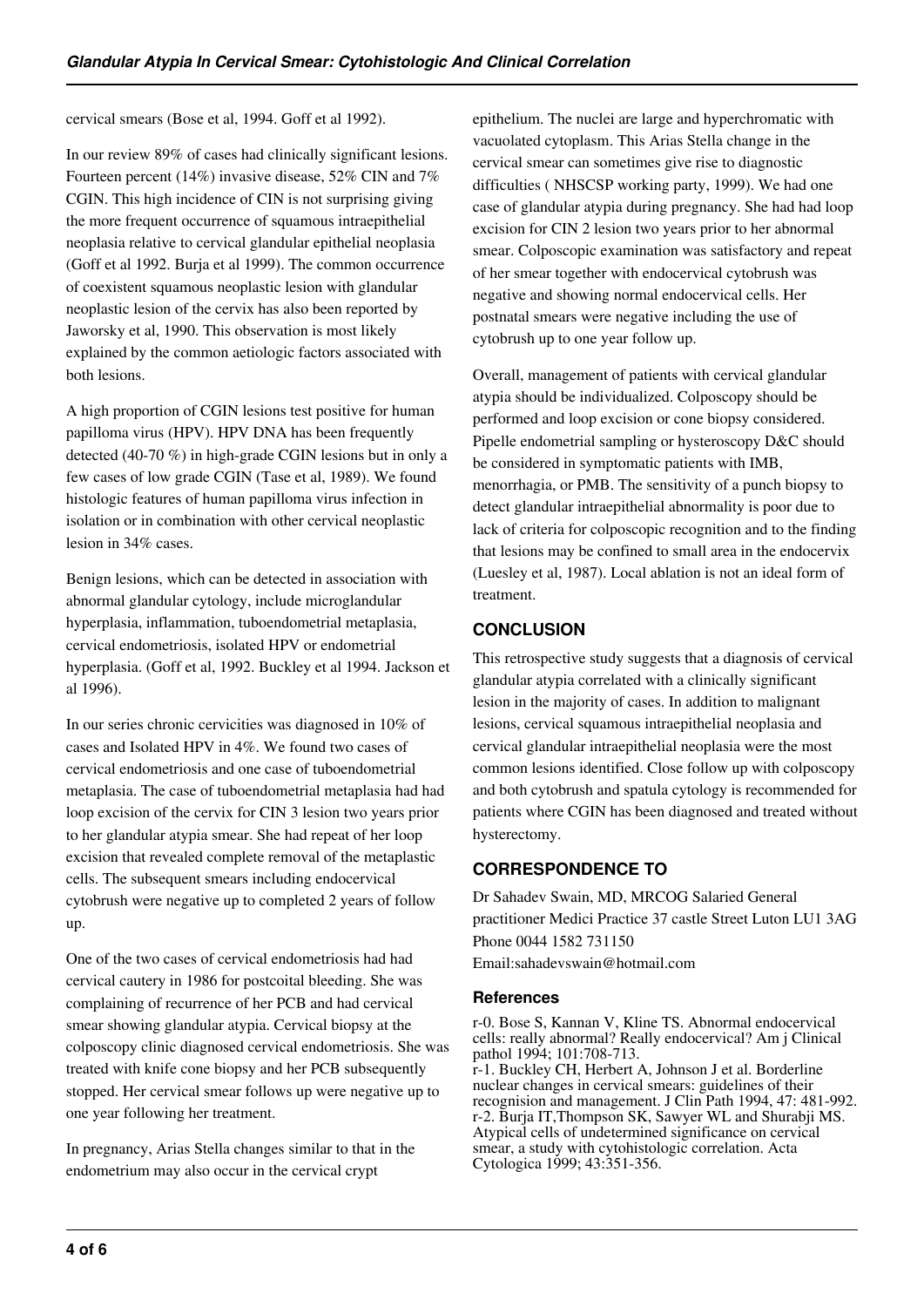r-3. Goff BA, Atanasoff P, Brown E, Muntz HG, Bell DA, Rice LW. Endocervical glandular atypia in Papanicolaou smears. Obstet Gynecol l992; 79: l0l-104.

r-4. Jackson SR, Hollingsworth TA, Anderson MC, Johnson J, Hammond RH. Glandular lesions of the cervix -

cytological and histological correlation. Cytopathol 1996; 7: 10-16.

r-5. Jawrski RC. Endocervical glandular dysplasia,

adenocarcinoma in situ, and early invasive (microinvasive) adenocarcinoma of the uterine cervix. Seminars in

Diagnostic Pathology 1990,7:190-204.

r-6. Kumar G and Howell R.Cervical glandular neoplasia. Obstetrician and Gynaecologist 2000, 2:43-44.

r-7. Luesley DM, Jordan JA, Woodman CBJ, Watson N,

Williams DR, Waddell C. A retrospective review of

adenocarcinoma in situ and glandular atypia of the uterine

cervix. BJOC (1987); 94: 699-703.

r-8. Mohamed DKA, Lavie O, Lopes A de B, Cross P, Monaghan JM. BJOG (2000); 107: 605-609.

r-9. Shingleton HM, Gore H. Bradley DH. Soong SJ. Adenocarcinoma of the cervix: clinical evaluation and pathologic features. Am J Obstet Gynaecol 1981:139: 799-812.

r-10. Tase T, Okagaki T, Clark BA, Twiggs LB, Ostrow RS, Faras AJ Human papilloma virus DNA in glandular dysplasia and microglandular hyperplasia: presumed precursors of adenocarcinoma of the uterine cervix. Obstet Gynaecol (1989); 73: 1005-8.

r-11. Working parties of Royal College of Pathologists and the NHS Cervical Screening Programme, NHSCSP publication No 10: Histopathology reporting in cervical screening, April 1999.